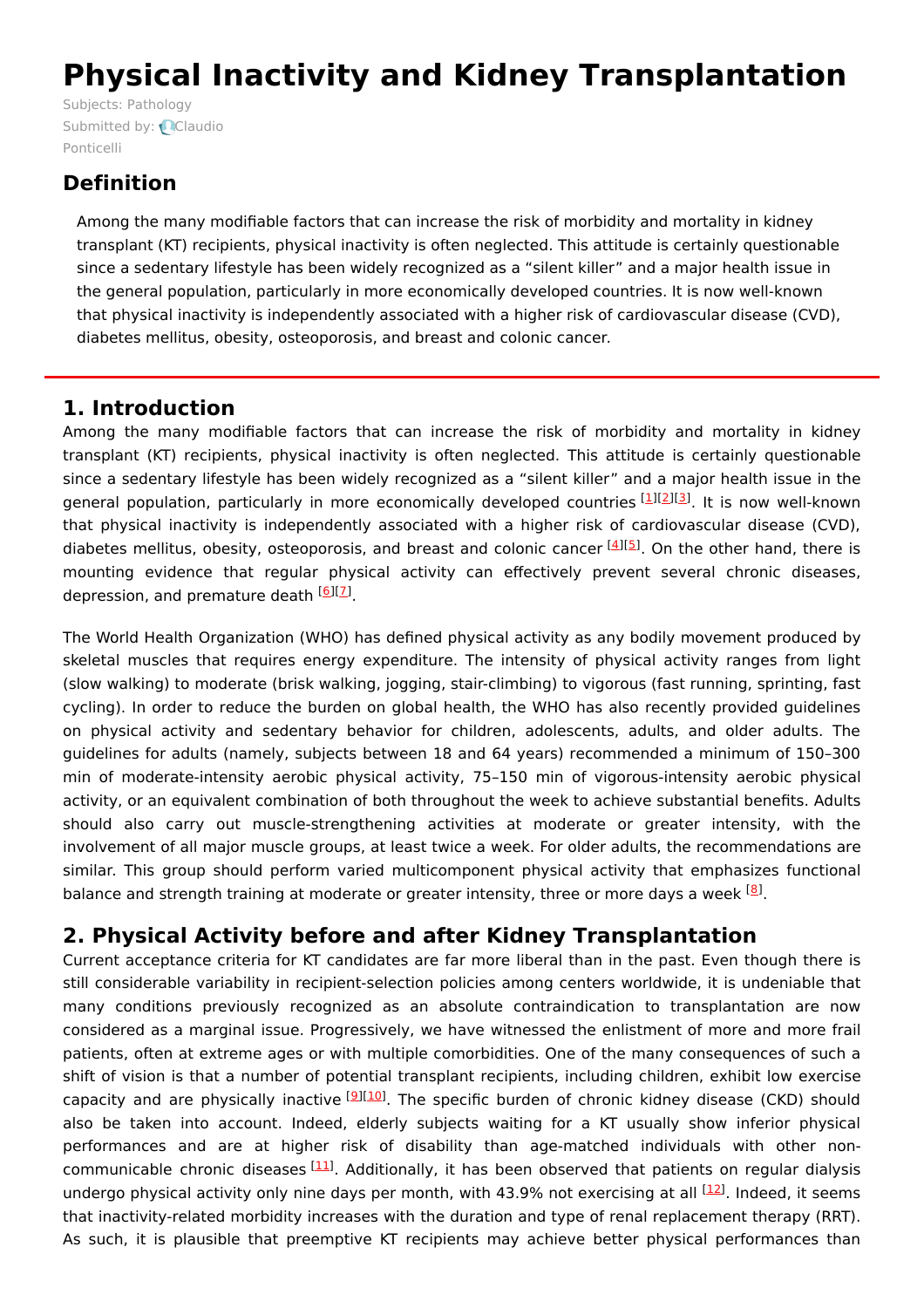patients requiring prolonged dialysis before transplant. On the other hand, recent studies have demonstrated that physical aerobic exercise can exert various beneficial effects on many clinical outcomes, both in patients with CKD and under dialysis [[13](#page-4-6)][\[14\]](#page-4-7).

In KT recipients, the intertwining of dialysis vintage, comorbid conditions, psychosocial, and socioeconomic factors, as well as chronic exposure to immunosuppression, can all negatively affect physical activity. Calcineurin inhibitors cyclosporine and tacrolimus may induce myopathy and muscular atrophy through inhibition of calcineurin, which is a regulator of muscle mass [\[15\]](#page-4-8). Mammalian targeting of rapamycin (mTOR) inhibitors sirolimus and everolimus can also cause muscular atrophy by inhibiting the Akt/mTOR pathway that regulates skeletal muscle hypertrophy [\[16](#page-4-9)]. Steroid administration is associated with decreased protein synthesis and increased protein catabolism and may lead to muscle atrophy <sup>[<u>17</u>]</sup>.

Even after a successful transplant, it is not uncommon that patients continue to feel as disabled as they were while on dialysis. Furthermore, in this specific group of patients, physical inactivity, defined as achieving less than 30 min of moderate-intensity exercise per week, is now recognized as a strong predictor of all-cause mortality and death with allograft function. A combination of semi-structured interviews and surveys provided two months after transplant by 88 renal allograft recipients has reported that 76% of the participants were sedentary, 13% exercised irregularly, and only 11% exercised regularly <sup>[[18](#page-4-11)]</sup>. An Italian retrospective survey of KT recipients with at least a 10-year follow-up gathered information on physical activity from 6.055 patients. According to the results, 51.6% of the recipients were active whilst 48.4% were inactive. The lowest inclination to physical activity was observed in overweight and obese subjects, as well as in patients with longer dialysis vintage and older age at transplant. Noticeably, the propensity score showed that graft function was better preserved among active KT recipients <sup>[\[19](#page-4-12)]</sup>.

Often underrated, further barriers to regular physical activity and adherence to exercise programs after transplant are the cost of fitness centers, inadequate exercise guidelines, medications side effects, feelings of total-body weakness, and the paucity of dedicated programs, as well as the need for expensive insurance coverage for participants. These issues should also be addressed to assist patients in managing their transplants <sup>[[20\]](#page-4-13)[[21\]](#page-4-14)</sup>. Moreover, some patients are concerned that physical activity may interfere with the function of the allograft. In clinical practice, they often ask whether running, hiking, or gymnastics can put their transplant at risk. For all these reasons, many transplant recipients, in particular elderly subjects and children, remain sedentary. In an attempt to overcome some of these obstacles, various strategies have been proposed. For patients with end-stage kidney disease, the opportunity to offer nurse-led intra-dialytic or home-based supervised exercise programs appears particularly intriguing [[22](#page-4-15)], while for transplant recipients, improved adherence to physical activity and increased walking capacity have been obtained using home-based exercise interventions with the aid of remotely-monitored wearable devices, financial incentives, or health-engagement questions [\[23](#page-4-16)].

#### **3. Consequences of Physical Inactivity**

Skeletal muscle is now recognized as an endocrine organ producing a panel of cytokines and peptides, also known as myokines, that can communicate with other organs, including adipose tissue <sup>[\[24\]](#page-4-17)</sup>. Myokines production is strictly dependent on muscle contraction. As such, any muscle dysfunction may ultimately affect myokines production and potentially cause deleterious effects on multiple organs and systems. Sedentary behavior is associated with muscle wasting and visceral fat accumulation. The combination of physical inactivity and adiposity are in turn associated with elevated plasma levels of pro-inflammatory molecules, in particular interleukin-6 (IL-6) and serum c-reactive protein (CRP) <sup>[[25](#page-4-18)][\[26](#page-4-19)]</sup>. At first glance, this observation may seem paradoxical since IL-6 and other pro-inflammatory cytokines are transiently secreted in large doses by several metabolically active tissues during exercise and muscular contraction  $^{[27]}$  $^{[27]}$  $^{[27]}$ . However, it has been shown that muscle disuse may lead to IL-6 resistance with subsequently elevated levels of circulating IL-6. In this setting, the increase in plasma IL-6 concentration that accompanies obesity and physical inactivity may represent a compensatory mechanism, resulting in persistent low-grade systemic inflammation <sup>[\[28](#page-4-21)]</sup>. Chronically low-grade systemic inflammation has been

[29]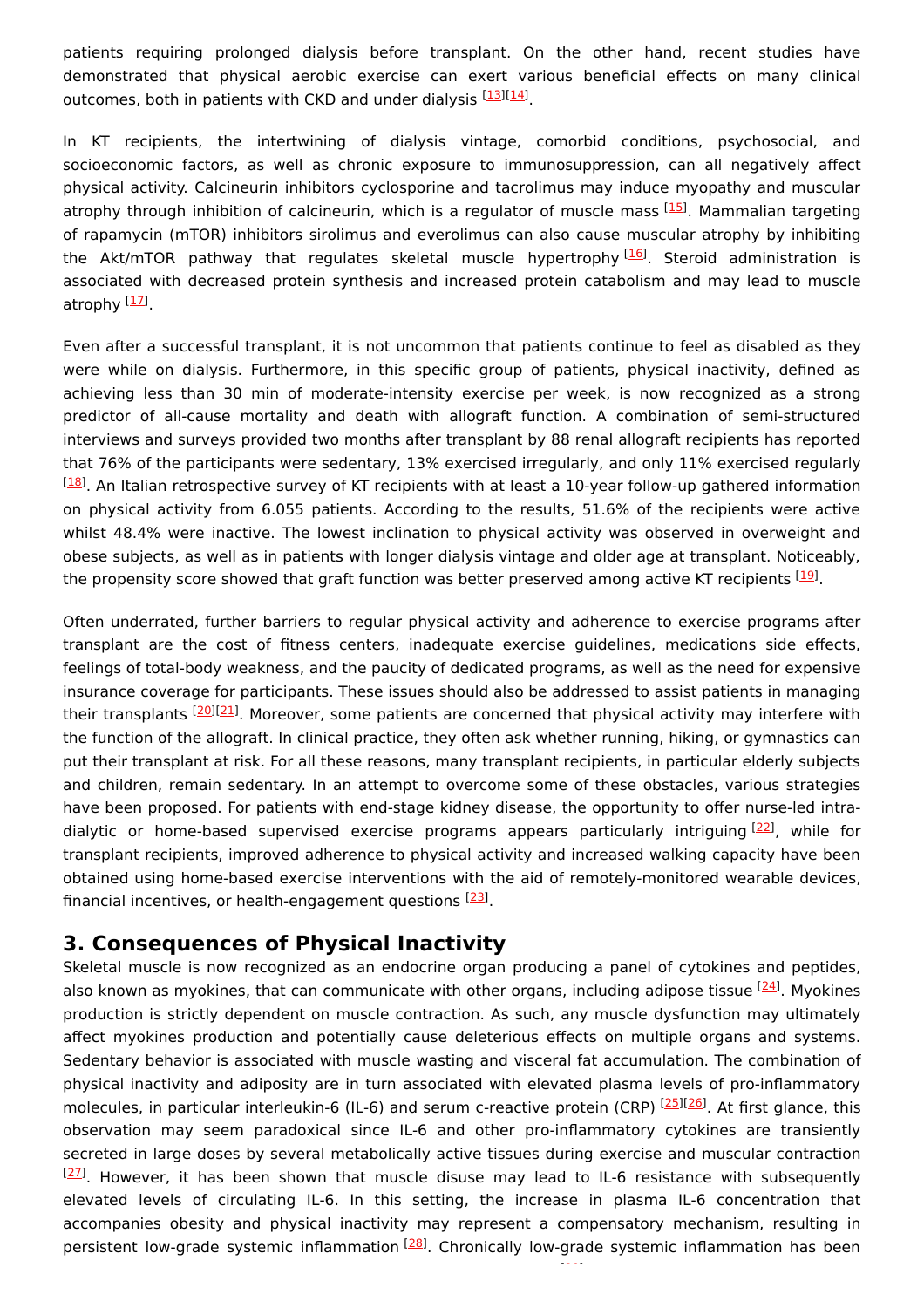linked to the development of many inflammation-related diseases  $^{[29]}$  $^{[29]}$  $^{[29]}$ .

A number of retrospective studies in KT settings have suggested that low levels of physical activity independently predict post-transplant outcomes, including mortality, particularly in obese and elderly patients [\[30](#page-4-23)][\[31](#page-4-24)][\[32](#page-5-0)]. In another retrospective analysis on 540 KT patients, low physical activity (properly defined using validated questionnaires) was strongly associated with an increased risk of cardiovascular and all-cause mortality <sup>[[33\]](#page-5-1)</sup>. Similar results were obtained in an elegant prospective study evaluating longterm (8 years) outcomes of a cohort of 507 adult KT recipients assessed using the Physical Activity Scale for the Elderly at the time of transplantation. According to this scale, participants were sorted into three groups (tertiles). The overall mortality rate was about 25%, and most of the deaths were recorded in patients with a functioning allograft. Interestingly, multivariable Cox regression analysis showed a statistically significant association between the physical activity score and both recipient and transplant survival <sup>[\[34](#page-5-2)]</sup>. Research performed on 4034 KT recipients has reported that lower levels of physical activity are associated with a higher prevalence of obesity, diabetes mellitus, and CVD<sup>[\[35](#page-5-3)]</sup>. Other major consequences of poor physical activity are the loss of muscle mass and frailty, an independent risk factor for post-transplant adverse events, especially in aged patients [\[36](#page-5-4)][\[37](#page-5-5)]. As a matter of fact, in older subjects, low physical activity level combined with excessive time spent in sedentary behavior (physical activity level < 150 min per week and sedentary behavior  $\geq$  540 min per day) has been associated with frailty, resulting in a frailty prevalence ratio of 2.83 <sup>[[38\]](#page-5-6)</sup>. Physical inactivity in KT recipients is associated not only with increased mortality, but also with fatigue [\[39](#page-5-7)][[40](#page-5-8)], depression [[41](#page-5-9)], and inferior quality of life (QoL) <sup>[[42\]](#page-5-10)[[43\]](#page-5-11)</sup>. Lastly, in a KT candidate, frailty may reduce the chances to be admitted to, or remain active on, the transplant waiting list <sup>[[44](#page-5-12)][\[45\]](#page-5-13)[[46](#page-5-14)]</sup>.

In summary, available data show that post-transplant lack of regular exercise may negatively impact QoL and cause severe complications. Proper evaluation of physical activity levels at the time of enlistment could represent a valuable tool for risk stratification and prediction of post-transplant patient survival.

The negative effects of sedentary behavior on KT-related outcomes are summarized in **Figure 1** .



**Figure 1.** Negative effects of a sedentary lifestyle after kidney transplantation (CVD, cardiovascular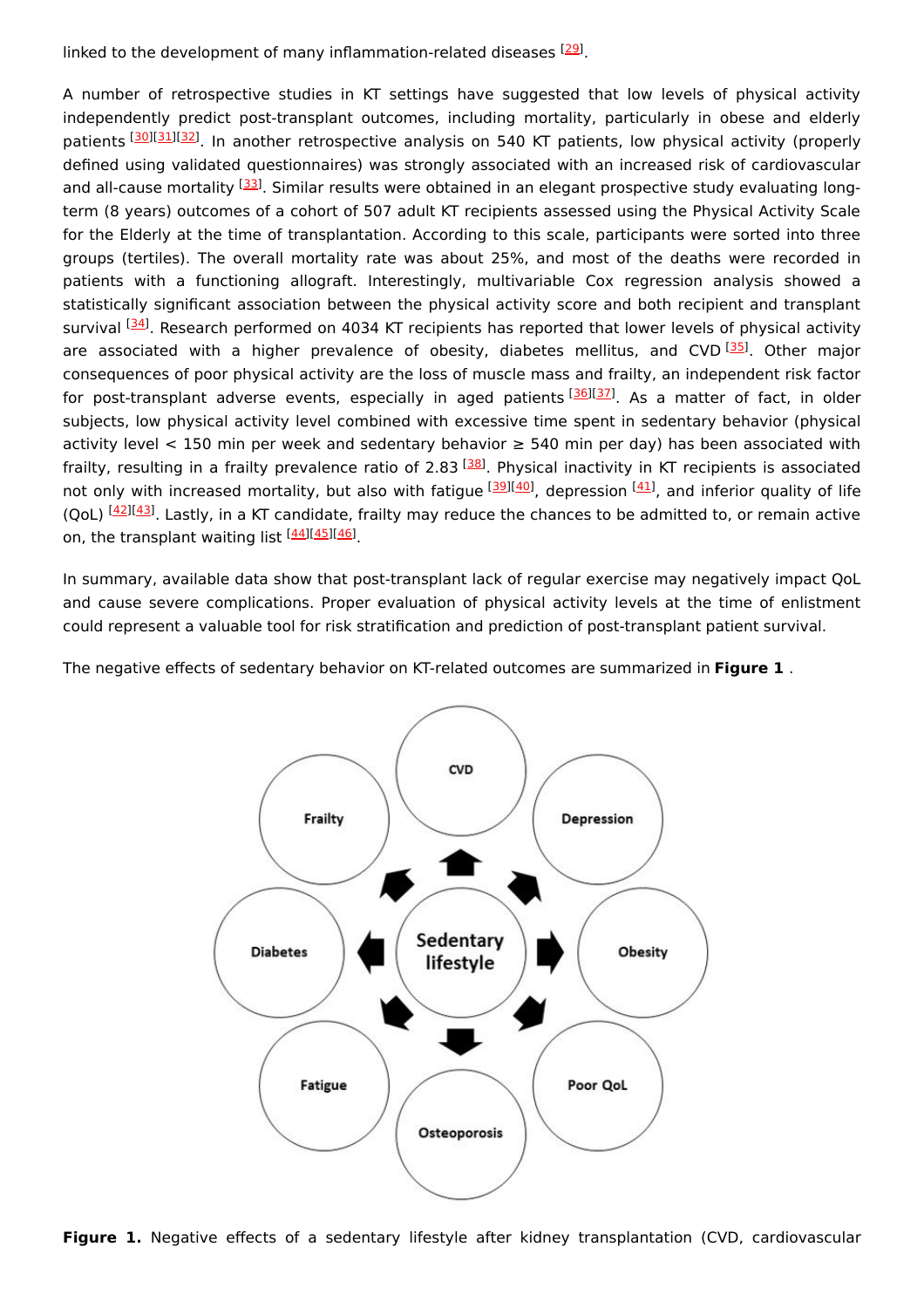#### **4. Physical Exercise and Sport after Transplantation**

Since frailty and poor physical activity are associated with adverse outcomes after KT, physical performing tests, including the six-minute walk test and the sit-to-stand test, should be included in the evaluation of transplant candidates [\[47](#page-5-15)]. Furthermore, a rehabilitation program before surgery may be designed in frail candidates to prevent poor post-transplant outcomes. In a small pilot study, a prehabilitation program consisted of weekly physical therapy sessions conducted at an outpatient clinic and at home. After two months of follow-up, enrolled subjects managed to improve their physical activity by 64% based on accelerometry. Five pre-habilitation participants received a KT during the study. Remarkably, their length of stay was shorter than in age-, sex-, and race-matched controls  $^{[48]}$  $^{[48]}$  $^{[48]}$ .

Fitness counseling should be offered to both patients on the transplant waiting list and KT recipients as a fundamental part of their routine medical care and follow-up programs. When promoting specific intervention strategies, healthcare professionals should always bear in mind that physical exercise may entail two major types of risk: osteo-skeletal and cardiovascular, depending on the physical activity and the underlying disease. There is a lack of formal recommendations on specific sports restrictions. The available literature is also extremely limited <sup>[\[49](#page-5-17)]</sup>. Even though there are examples of transplanted patients playing in professional soccer or rugby teams, it sounds reasonable to avoid full-contact impact sports that might result in injury to the area of the body where the kidney has been implanted. Prophylactic use of specifically designed padded sports clothing that protects the lower abdomen may be considered when practicing low- to moderate-risk activities. The burden of chronic allograft insufficiency and long-term immunosuppressive therapy should also be considered. Nonetheless, it seems appropriate to underline the fact that the perceived danger associated with sports and most concerns on physical activity-related safety issues after KT are often exaggerated. A systematic review of exercise training programs in KT patients has recently examined 24 studies with a cumulative population of 654 recipients and 536 controls. Included subjects were tested with an aerobic exercise program, a resistance exercise program, or a combination of both. Each intervention consisted of 20–60 min sessions, repeated 2–3 times per week for 5.5 months (median duration). The vast majority of the trials analyzed showed that all the interventions considered led to a significant increase in cardiorespiratory fitness and maximal heart rate and were associated with a substantial amelioration of muscle performance and strength. A trend towards weight loss in overweight or obese patients with stable allograft function, as well as an improvement in several aspects of QoL, were also noted. Remarkably, there was no harm in exercising or performing any physical activity <sup>[\[50](#page-5-18)]</sup>. These data show that regular exercise improves physical fitness and health-related QoL. It can also reduce overweight with a favorable effect on the cardiovascular system.

#### **References**

- <span id="page-3-0"></span>1. Kushi, L.H.; Fee, R.M.; Folsom, A.R.; Mink, P.J.; Anderson, K.E.; Sellers, T.A. Physical activity and mortality in postmenopausal women. JAMA 1997, 277, 1287–1292.
- <span id="page-3-1"></span>2. Fried, L.P.; Kronmal, R.A.; Newman, A.B.; Bild, D.E.; Mittelmark, M.B.; Polak, J.F.; Robbins, J.A.; Gardin, J.M. Risk factors for 5-year mortality in older adults: The Cardiovascular Health Study. JAMA 1998, 279, 585–592.
- <span id="page-3-2"></span>3. Andersen, L.B.; Schnohr, P.; Schroll, M.; Hein, H.O. All-cause mortality associated with physical activity during leisure time, work, sports, and cycling to work. Arch. Intern. Med. 2000, 160, 1621–1628.
- <span id="page-3-3"></span>4. Ekelund, U.; Steene-Johannessen, J.; Brown, W.J.; Fagerland, M.W.; Owen, N.; Powell, K.E.; Bauman, A.; Lee, I.M.; Lancet Physical Activity Series 2 Executive Committe; Lancet Sedentary Behaviour Working Group. Does physical activity attenuate, or even eliminate, the detrimental association of sitting time with mortality? A harmonised metaanalysis of data from more than 1 million men and women. Lancet 2016, 388, 1302–1310.
- <span id="page-3-4"></span>5. Kyu, H.H.; Bachman, V.F.; Alexander, L.T.; Mumford, J.E.; Afshin, A.; Estep, K.; Veerman, J.L.; Delwiche, K.; Iannarone, M.L.; Moyer, M.L.; et al. Physical activity and risk of breast cancer, colon cancer, diabetes, ischemic heart disease, and ischemic stroke events: Systematic review and dose-response meta-analysis for the Global Burden of Disease Study 2013. BMJ 2016, 354, i3857.
- <span id="page-3-5"></span>6. O'Dwyer, T.; Durcan, L.; Wilson, F. Exercise and physical activity in systemic lupus erythematosus: A systematic review with meta-analyses. Semin. Arthritis Rheum. 2017, 47, 204–215.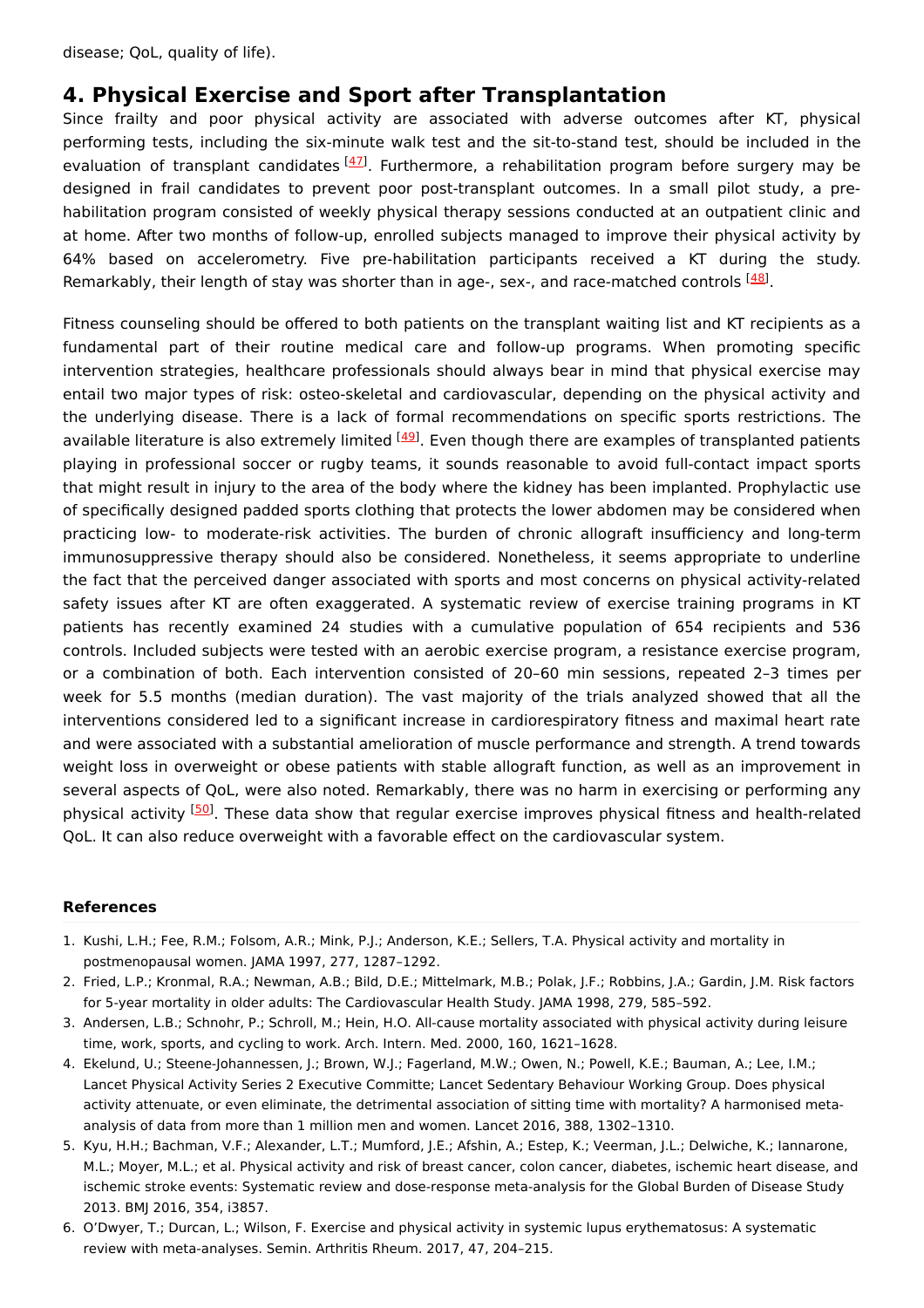- <span id="page-4-0"></span>7. Groessl, E.J.; Kaplan, R.M.; Rejeski, W.J.; Katula, J.A.; Glynn, N.W.; King, A.C.; Anton, S.D.; Walkup, M.; Lu, C.J.; Reid, K.; et al. Physical Activity and Performance Impact Long-term Quality of Life in Older Adults at Risk for Major Mobility Disability. Am. J. Prev. Med. 2019, 56, 141–146.
- <span id="page-4-1"></span>8. Bull, F.C.; Al-Ansari, S.S.; Biddle, S.; Borodulin, K.; Buman, M.P.; Cardon, G.; Carty, C.; Chaput, J.P.; Chastin, S.; Chou, R.; et al. World Health Organization 2020 guidelines on physical activity and sedentary behaviour. Br. J. Sports Med. 2020, 54, 1451–1462.
- <span id="page-4-2"></span>9. Wolf, M.F.; George, R.P.; Warshaw, B.; Wang, E.; Greenbaum, L.A. Physical Activity and Kidney Injury in Pediatric and Young Adult Kidney Transplant Recipients. J Pediatr. 2016, 179, 90–95.e2.
- <span id="page-4-3"></span>10. Kutner, N.G.; Zhang, R.; Bowles, T.; Painter, P. Pretransplant physical functioning and kidney patients' risk for posttransplantation hospitalization/death: Evidence from a national cohort. Clin. J. Am. Soc. Nephrol. 2006, 1, 837– 843.
- <span id="page-4-4"></span>11. Hartmann, E.L.; Kitzman, D.; Rocco, M.; Leng, X.; Klepin, H.; Gordon, M.; Rejeski, J.; Berry, M.; Kritchevsky, S. Physical function in older candidates for renal transplantation: An impaired population. Clin. J. Am. Soc. Nephrol. 2009, 4, 588– 594.
- <span id="page-4-5"></span>12. Manfredini, F.; Mallamaci, F.; D'Arrigo, G.; Baggetta, R.; Bolignano, D.; Torino, C.; Lamberti, N.; Bertoli, S.; Ciurlino, D.; Rocca-Rey, L.; et al. Exercise in Patients on Dialysis: A Multicenter, Randomized Clinical Trial. J. Am. Soc. Nephrol. 2017, 28, 1259–1268.
- <span id="page-4-6"></span>13. Mallamaci, F.; Pisano, A.; Tripepi, G. Physical activity in chronic kidney disease and the EXerCise Introduction to Enhance trial. Nephrol. Dial. Transplant. 2020, 35 (Suppl. 2), ii18–ii22.
- <span id="page-4-7"></span>14. Hargrove, N.; El Tobgy, N.; Zhou, O.; Pinder, M.; Plant, B.; Askin, N.; Bieber, L.; Collister, D.; Whitlock, R.; Tangri, N.; et al. Effect of Aerobic Exercise on Dialysis-Related Symptoms in Individuals Undergoing Maintenance Hemodialysis: A Systematic Review and Meta-Analysis of Clinical Trials. Clin. J. Am. Soc. Nephrol. 2021, 16, 560–574.
- <span id="page-4-8"></span>15. Hudson, M.B.; Price, S.R. Calcineurin: A poorly understood regulator of muscle mass. Int. J. Biochem. Cell Biol. 2013, 45, 2173–2178.
- <span id="page-4-9"></span>16. Bodine, S.C.; Stitt, T.N.; Gonzalez, M.; Kline, W.O.; Stover, G.L.; Bauerlein, R.; Zlotchenko, E.; Scrimgeour, A.; Lawrence, J.C.; Glass, D.J.; et al. Akt/mTOR pathway is a crucial regulator of skeletal muscle hypertrophy and can prevent muscle atrophy in vivo. Nat. Cell Biol. 2001, 3, 1014–1019.
- <span id="page-4-10"></span>17. Hasselgren, P.O. Glucocorticoids and muscle catabolism. Curr. Opin. Clin. Nutr. Metab. Care 1999, 2, 201–205.
- <span id="page-4-11"></span>18. Gordon, E.J.; Prohaska, T.R.; Gallant, M.P.; Sehgal, A.R.; Strogatz, D.; Conti, D.; Siminoff, L.A. Prevalence and determinants of physical activity and fluid intake in kidney transplant recipients. Clin. Transplant. 2010, 24, E69–E81.
- <span id="page-4-12"></span>19. Masiero, L.; Puoti, F.; Bellis, L.; Lombardini, L.; Totti, V.; Angelini, M.L.; Spazzoli, A.; Nanni Costa, A.; Cardillo, M.; Sella, G.; et al. Physical activity and renal function in the Italian kidney transplant population. Ren. Fail. 2020, 42, 1192– 1204.
- <span id="page-4-13"></span>20. Gordon, E.J.; Prohaska, T.R.; Gallant, M.; Siminoff, L.A. Self-care strategies and barriers among kidney transplant recipients: A qualitative study. Chronic Illn. 2009, 5, 75–91.
- <span id="page-4-14"></span>21. Zelle, D.M.; Klaassen, G.; van Adrichem, E.; Bakker, S.J.; Corpeleijn, E.; Navis, G. Physical inactivity: A risk factor and target for intervention in renal care. Nat. Rev. Nephrol. 2017, 13, 152–168.
- <span id="page-4-15"></span>22. Perez-Dominguez, B.; Casaña-Granell, J.; Garcia-Maset, R.; Garcia-Testal, A.; Melendez-Oliva, E.; Segura-Orti, E. Effects of exercise programs on physical function and activity levels in patients undergoing hemodialysis. A randomized controlled trial. Eur. J. Phys. Rehabil. Med. 2021. Epub ahead of print.
- <span id="page-4-16"></span>23. Serper, M.; Barankay, I.; Chadha, S.; Shults, J.; Jones, L.S.; Olthoff, K.M.; Reese, P.P. A randomized, controlled, behavioral intervention to promote walking after abdominal organ transplantation: Results from the LIFT study. Transpl. Int. 2020, 33, 632–643.
- <span id="page-4-17"></span>24. Gomarasca, M.; Banfi, G.; Lombardi, G. Myokines: The endocrine coupling of skeletal muscle and bone. Adv. Clin. Chem. 2020, 94, 155–218.
- <span id="page-4-18"></span>25. Pedersen, B.K.; Febbraio, M.A. Muscles, exercise and obesity: Skeletal muscle as a secretory organ. Nat. Rev. Endocrinol. 2012, 8, 457–465.
- <span id="page-4-19"></span>26. Burini, R.C.; Anderson, E.; Durstine, J.L.; Carson, J.A. Inflammation, physical activity, and chronic disease: An evolutionary perspective. Sports Med. Health Sci. 2020, 2, 1–6.
- <span id="page-4-20"></span>27. Pedersen, B.K.; Steensberg, A.; Schjerling, P. Muscle-derived interleukin-6: Possible biological effects. J. Physiol. 2001, 536, 329–337.
- <span id="page-4-21"></span>28. Pedersen, B.K.; Steensberg, A.; Fischer, C.; Keller, C.; Keller, P.; Plomgaard, P.; Febbraio, M.; Saltin, B. Searching for the exercise factor: Is IL-6 a candidate? J. Muscle Res. Cell Motil. 2003, 24, 113–119.
- <span id="page-4-22"></span>29. Furman, D.; Campisi, J.; Verdin, E.; Carrera-Bastos, P.; Targ, S.; Franceschi, C.; Ferrucci, L.; Gilroy, D.W.; Fasano, A.; Miller, G.W.; et al. Chronic inflammation in the etiology of disease across the life span. Nat. Med. 2019, 25, 1822– 1832.
- <span id="page-4-23"></span>30. Katzmarzyk, P.T.; Janssen, I.; Ardern, C.I. Physical inactivity, excess adiposity and premature mortality. Obes. Rev. 2003, 4, 257–290.
- <span id="page-4-24"></span>31. Hu, F.B.; Willett, W.C.; Li, T.; Stampfer, M.J.; Colditz, G.A.; Manson, J.E. Adiposity as compared with physical activity in